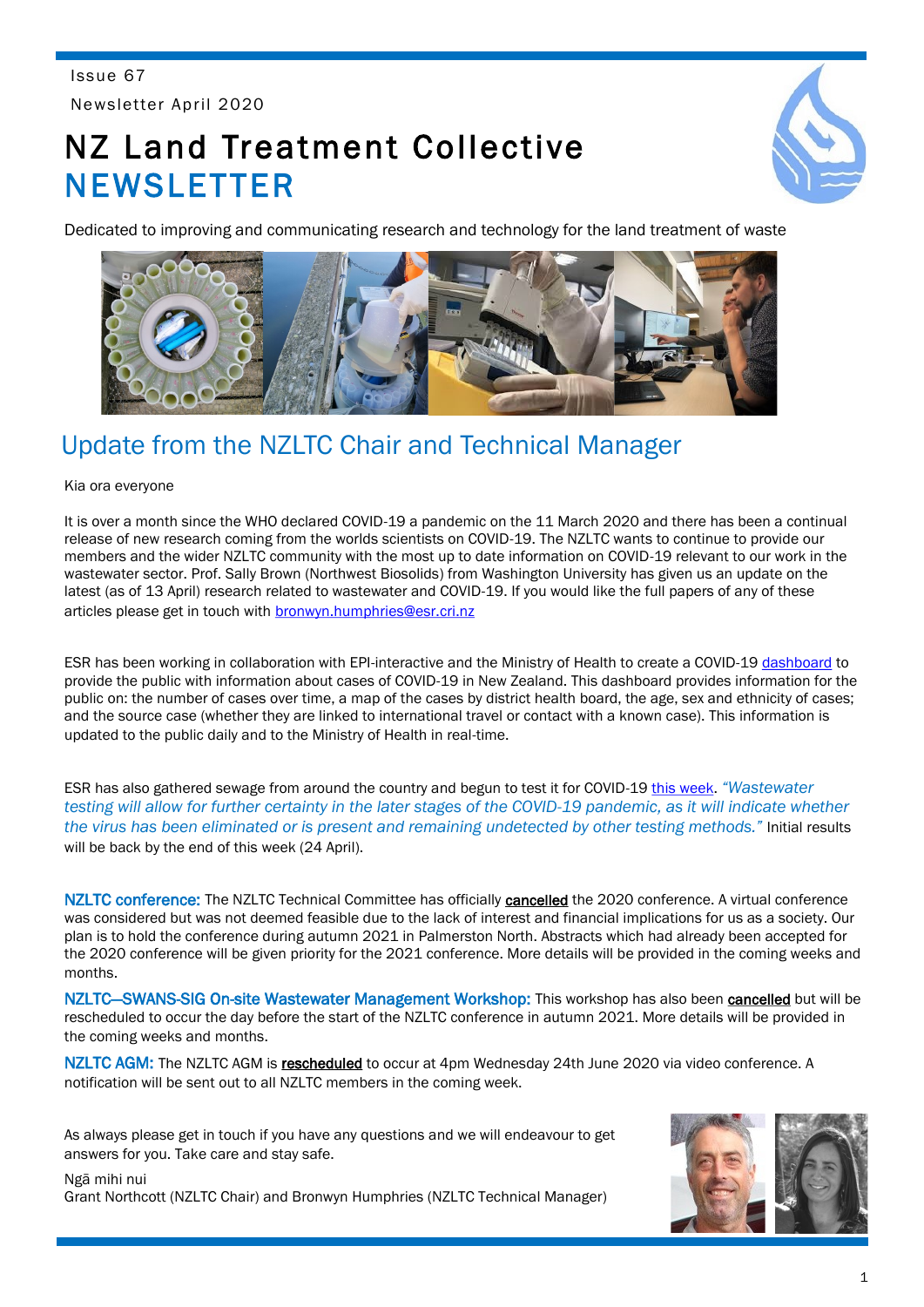### NZLTC Resources



# https://nwbiosolids.org/

The NZLTC is a member of Northwest Biosolids (University of Washington). Northwest Biosolids provide its members with exclusive access to up-to-date biosolids research and online resources. These resources are available on the NZLTC members only portal as a mix of abstracts and full papers. https://nzltc.wordpress.com/members-area/northwest-biosolids-resources/

The latest Northwest Biosolids library focus is on: - COVID-19

If you are a member and have forgotten the members only password or would like more information about becoming an NZLTC member to gain access to these resources please contact the NZLTC Technical Manager bronwyn.humphries@esr.cri.nz

# Message from Prof. Sally Brown Washington University

I promise that the next library will be something light and entertaining. Biosolids based soil blends perhaps or how biosolids can save the world. Right now, my obsession, one likely shared by many of you, is still on this virus. Every day I check for the daily case counts in King County and Washington State (gradually decreasing I am happy to report). We are all still stuck at home and all still concerned about our own health and safety. And, as residual professionals- still wondering how waste and wastewater plays into this. The first library I did on the virus was about corona viruses in general. Now there is some information out there on this virus specifically. So here is what we know.



Prof. Sally Brown (Washington University) Northwest Biosolids

First article (**Hindson, 2020**) - this is primarily a respiratory virus, but not totally a respiratory virus. Diarrhea is one of the lesser reported symptoms. The article- a short summary of findings, points out that gastrointestinal symptoms are present to varying degrees. More importantly they note that rectal swabs or samples of fecal material can test positive for the virus. They refer to a number of cases where fecal samples continued to test positive even after nasal swabs were negative. In other words, fecal oral route of transmission is viable with COVID-19. Yet another reason to wash your hands.

The second article (Wölfel et al., 2020) details progression in 9 patients in Germany who had relatively mild cases of the virus. Sampling began as symptoms presented. The authors took repeated swabs and samples from the throat, spit and as fecal samples. The virus was present in high number in the throat in initial sampling. They did not find live virus in the stools. They conclude that respiratory spread is the big concern here but note that they had a limited sample size and that only one of the patients that they sampled had diarrhea. So not a clear result but indications that fecal transmission is possible if not common. Also important here is that the virus can be detected in fecal material. That is the introduction to the next three articles. These articles focus on detection of the virus in wastewater.

We've seen articles before where the authors suggest that wastewater can be used as a window onto society. For example, testing wastewater for illegal drugs has been suggested as a way to determine how wide spread drug use is in a community. It can also be used as a way to measure the presence of disease in a community – termed wastewater -based epidemiology (WBE). These next three articles focus on whether wastewater can be used to detect how widespread the COVID-19 virus is in communities. No work yet on viability of the virus or how long viable copies of this particular virus persist in wastewater - Ian Pepper is likely hard at work as I write. Even so - this is still of interest.

The third article (Medema et al., 2020) comes from the Netherlands. The authors used RT- PCR to look for fragments of the actual protein as well as for the envelope. They looked in wastewater from 7 cities as well as from the airport. That is one big airport and that was back in the day when planes were still flying. They found no samples on February 6<sup>th</sup>, three weeks prior to the first positive case in the Netherlands (February 27<sup>th</sup>). By March 5<sup>th</sup>, they detected they found portions of the virus in 5 of the sampled sites. By the 15th of March, that had increased to 6 sites with other portions of the virus also detected. The authors suggest that monitoring wastewater is a potential means to monitor for the presence of the virus in communities.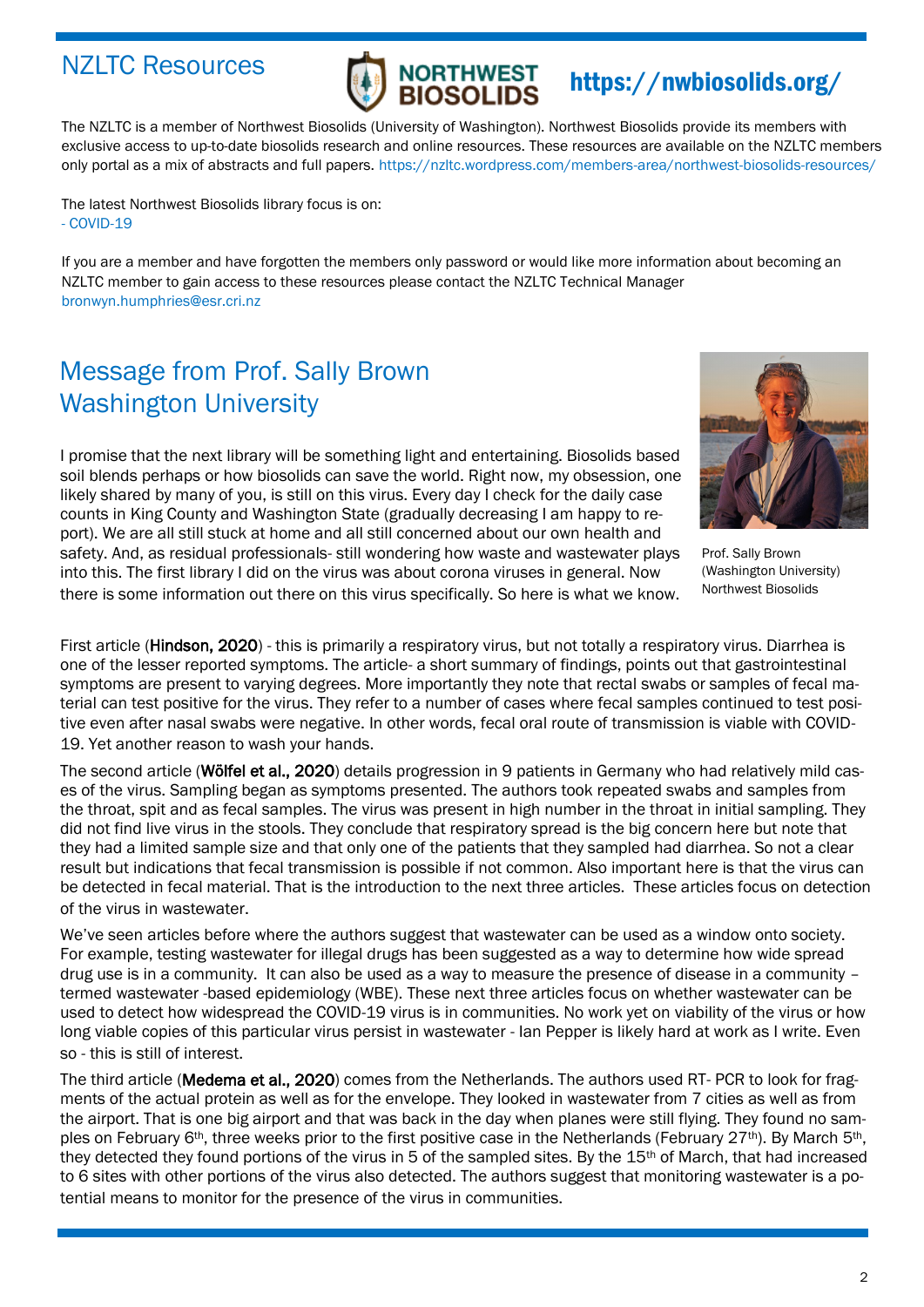### Message from Prof Sally Brown - continued



The fourth article (Wu et al., 2020) does just that in Boston. The authors refer to previous work where WBE has been used to track disease spread in different communities. They collected wastewater from the central plant in Boston, using influent samples collected before anyone had ever heard of COVID-19 as a control. The used RTqPCR to test for fragments of the virus- remember here this is a technique to study the presence of portions of the virus, not viability of those fragments. There were no hits from samples collected before the first known US case of the virus. However, all 10 samples collected from March 18-25th tested positive. They do a fascinating calculation to back track the detection in wastewater to estimate the number of people infected:

*'Nonetheless, we can estimate an abundance based on the lowest observed values across these samples of ~10 copies/mL. If we assume typical stool sizes of 200g, diluted into an average volume of 1.36\*10<sup>9</sup> L, and a population of 2.3\*10<sup>6</sup> individuals each producing one stool per day, and we further assume that there is no loss of viral RNA in sewer lines and that excreted viruses are fully suspended in sewage, then we expect the viral titer in feces to be about 3000 times higher than that in sampled raw sewage, or about 30,000 particles per mL.'*

In order to really get this right, they would need to understand how much virus shows up in the poop and if that number changes over the course of infection. They noted that one study found as many as 600,000 viral genomes in each mL of poop. By their estimates, about 5% of Boston was infected - much higher than the 0.026% of cases in MA confirmed using tests. If instead they used a higher rate of viral genomes in the poop - they get an estimate of 0.1% positive - much closer to the reported rate of infection. If we have a good idea of quantity of virus in fecal material - this could be a really powerful tool to test for outbreaks. Talk about source control.

The final paper (Mao et al., 2020) in the library talks about the potential to use a simpler test to detect the virus in wastewater. That would really make this an excellent tool. They have a list of different diseases that have been detectable using rapid, easy systems in wastewater. Rotavirus A uses a special piece of paper and the naked eye to get a positive. Others like human papillomavirus use specially developed papers and smart phones. Conclusions here are that we wastewater types may be part of a solution to contain the virus. That sounds pretty sweet to my ears.

#### Title: CoVID-19: Faecal-oral transmission?

#### Author: Hindson, J.

Source: Nature Reviews Gastroenterology & Hepatology. 2020 https://doi.org/10.1038/s41575-020-0295-7 Abstract: Severe acute respiratory syndrome coronavirus 2 (SARS-CoV-2) infection, which causes coronavirus disease 2019 (COVID-19), first emerged in China in December 2019 and has now spread worldwide, with a reported 351,731 confirmed cases and 15,374 deaths as of 23 March 2020 according to John Hopkins University. The infection is typically characterized by respiratory symptoms, which indicates droplet transmission. However, several case studies have reported gastrointestinal symptoms and/or evidence that some patients with SARS-CoV-2 infection have viral RNA or live infectious virus present in faeces, which suggests that another possible route might be faecal–oral transmission.

#### Title: Virological assessment of hospitalizations patients with COVID-2019

Author: Wölfel, V.M. Corman, W. Guggemos, M. Seilmaier et al.

#### Source: Nature 2020 https://doi.org/10.1038/s41586-020- 2196-x

Abstract: Coronavirus disease 2019 (COVID-19) is an acute respiratory tract infection that emerged in late 2019<sup>1,2</sup>. Initial outbreaks in China involved 13.8% cases with severe, and 6.1% with critical courses3. This severe presentation corresponds to the usage of a virus receptor that is expressed predominantly in the lung<sup>2,4</sup>. By causing an early onset of severe symptoms, this same receptor tropism is thought to have determined pathogenicity, but also aided the control, of severe acute respiratory syndrome (SARS) in 20035. However, there are reports of COVID-19 cases with mild upper respiratory tract symptoms, suggesting the potential for pre- or oligosymptomatic transmission6–8. There is an urgent need for information on body site-specific virus replication, immunity, and infectivity. Here we provide a detailed virological analysis of nine cases, providing proof of active virus replication in upper respiratory tract tissues. Pharyngeal virus shedding was very high during the first week of symptoms (peak at  $7.11 \times 108$  RNA copies per throat swab, day 4). Infectious virus was readily isolated from throat- and lung-derived samples, but not from stool samples, in spite of high virus RNA concentration. Blood and urine never yielded virus. Active replication in the throat was confirmed by viral replicative RNA intermediates in throat samples. Sequence-distinct virus populations were consistently detected in throat and lung samples from the same patient, proving independent replication. Shedding of viral RNA from sputum outlasted the end of symptoms. Seroconversion occurred after 7 days in 50% of patients (14 days in all), but was not followed by a rapid decline in viral load. COVID-19 can present as a mild upper respiratory tract illness. Active virus replication in the upper respiratory tract puts the prospects of COVID-19 containment in perspective.